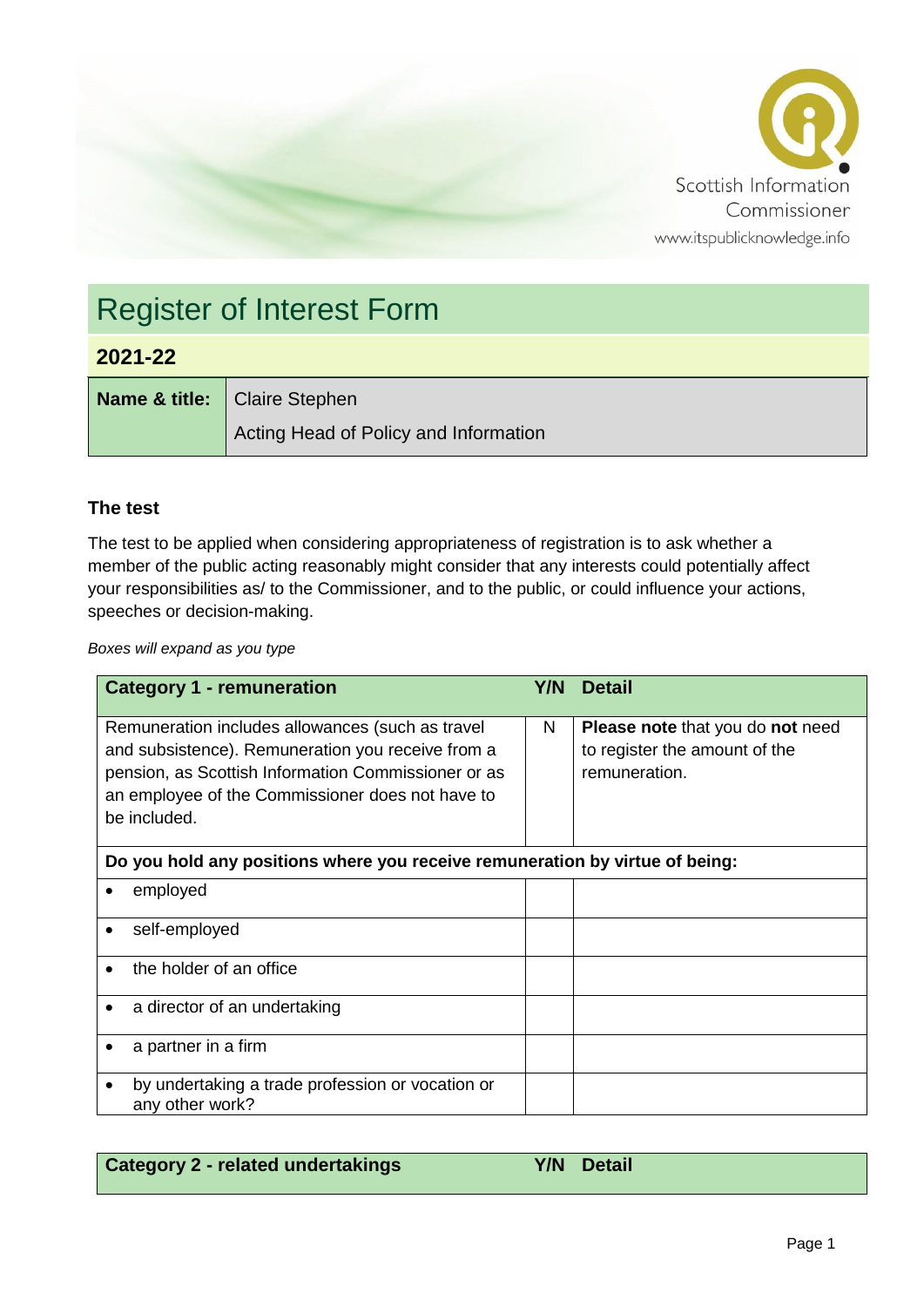| Have you (or a firm in which you are a partner, or<br>N<br>an undertaking in which you are a director or in                                                                                                                                                                                                                                   | <b>Detail</b><br>Y/N |
|-----------------------------------------------------------------------------------------------------------------------------------------------------------------------------------------------------------------------------------------------------------------------------------------------------------------------------------------------|----------------------|
| which you have shares of a nominal value of:<br>(i) greater than 1% of the issued share capital of the<br>company or other body; or<br>(ii) greater than $£25,000$ )<br>made a contract with the Commissioner under<br>which goods or services are to be provided, or<br>works are to be executed and which has not been<br>fully discharged? |                      |

| <b>Category 4 - houses, land and buildings</b>                                                                                                                                           | <b>Y/N</b> | <b>Detail</b> |
|------------------------------------------------------------------------------------------------------------------------------------------------------------------------------------------|------------|---------------|
| Do you own or have any right or interest in<br>houses, land and buildings, which may be<br>significant to, of relevance to, or bear upon, the<br>work and operation of the Commissioner? | N          |               |

| <b>Category 5 - shares and securities</b>                                                                                                                                                                  | Y/N | <b>Detail</b> |
|------------------------------------------------------------------------------------------------------------------------------------------------------------------------------------------------------------|-----|---------------|
| Do you have an interest in shares which constitute<br>a holding in a company or organisation which may<br>be significant to, of relevance to, or bear upon, the<br>work and operation of the Commissioner? | N   |               |

| <b>Category 6 - gifts and hospitality</b>                                         | $Y/N$ Detail |
|-----------------------------------------------------------------------------------|--------------|
| Have you received any gifts or hospitality within<br>your current term of office? |              |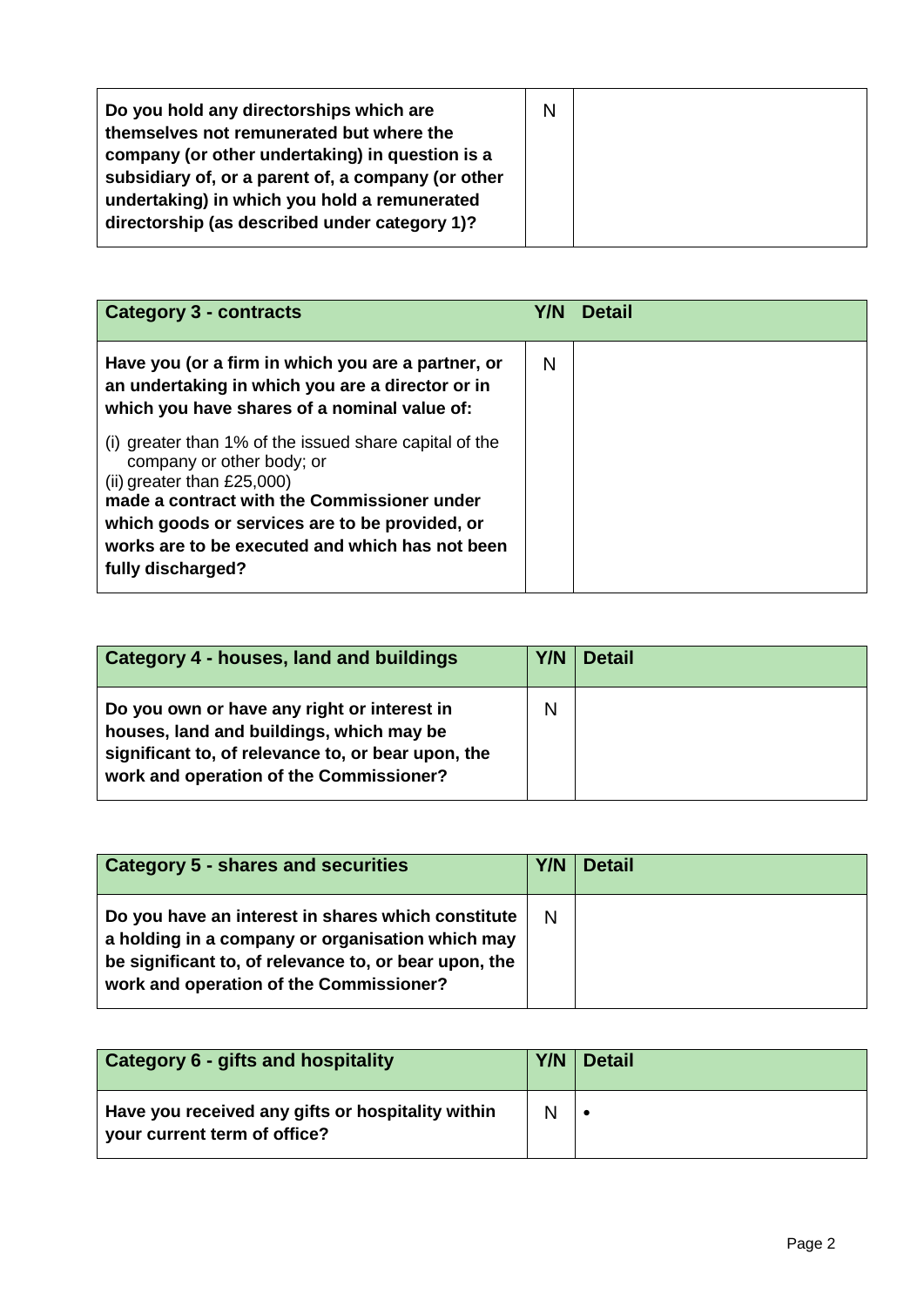| <b>Category 7 - non-financial interests</b>                                                                                                                                                                                                                                                                                                                                                      | Y/N | <b>Detail</b> |
|--------------------------------------------------------------------------------------------------------------------------------------------------------------------------------------------------------------------------------------------------------------------------------------------------------------------------------------------------------------------------------------------------|-----|---------------|
| Do you have any non-financial interests which<br>may be significant to, of relevance to, or bear<br>upon, the work and operation of the<br>Commissioner? It is important that relevant<br>interests such as membership or holding office in<br>other public bodies, clubs, societies and<br>organisations such as trades unions and<br>voluntary organisations, are registered and<br>described. | N   |               |

#### **Contact us**

**Scottish Information Commissioner** Kinburn Castle Doubledykes Road St Andrews, Fife KY16 9DS

t 01334 464610 f 01334 464611 enquiries@itspublicknowledge.info **[www.itspublicknowledge.info](http://www.itspublicknowledge.info/)**